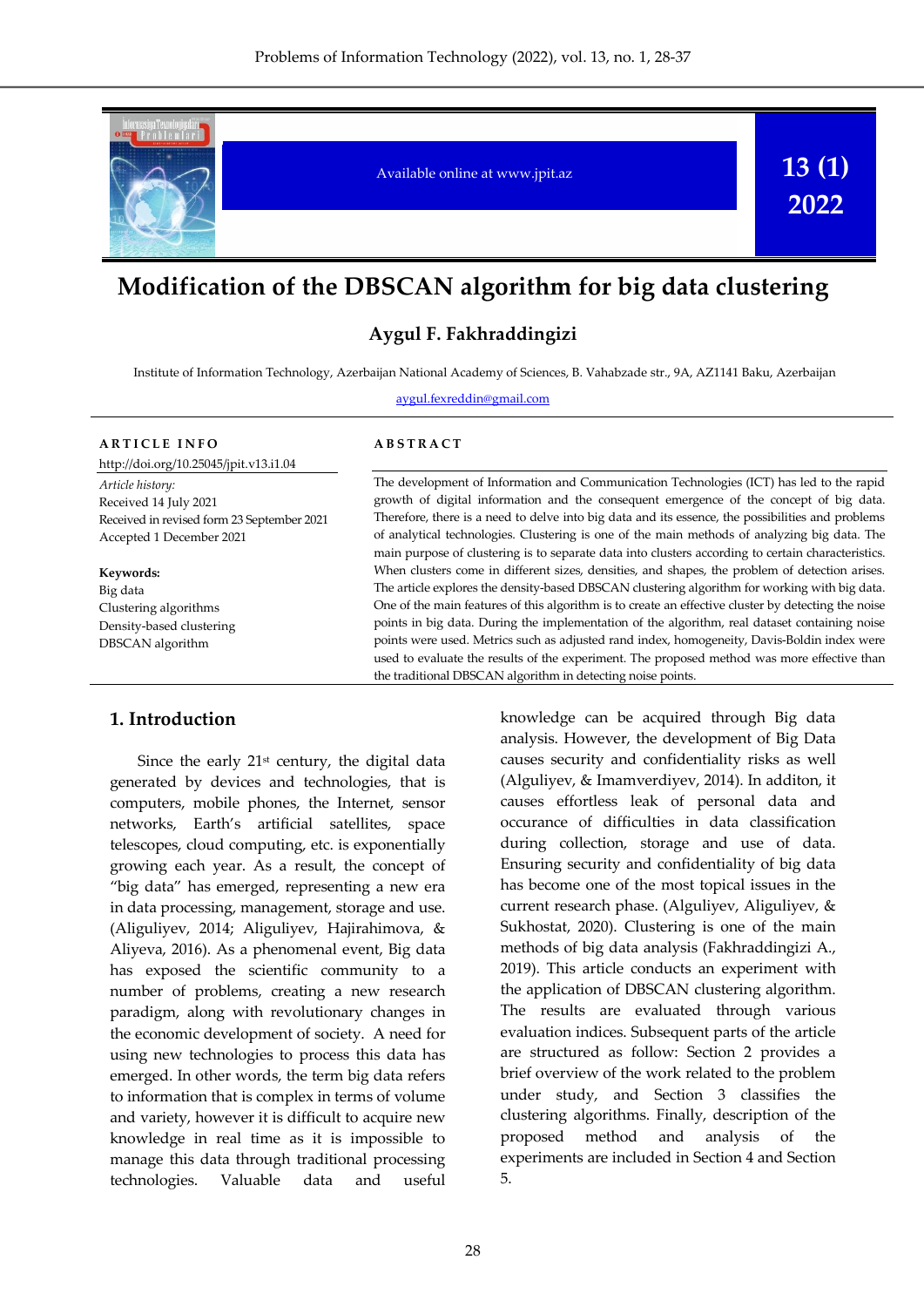# **2. Related works**

Several density-based clustering algorithms are currently available. These algorithms differ from each other for their numerous advantages and disadvantages. For example, one of these algorithms is the OPTICS algorithm studied by Ankerst (Zhou, Pan, Wang, & Vasilakos, 2017). Hence, this algorithm eliminates a number of weaknesses of DBSCAN, for example, the problem of detecting clusters that are important in data with different densities. This algorithm is used to find a density-based cluster in spatial data by constructing a wide sequence from a dataset. Another density-based algorithm is VDBSCAN offered by Liu (Liu, Zhou, Wu, 2007). This algorithm is created to analyze a dataset with various densities to solve DBSCAN's density problem. The basic idea of VDBSCAN is to use some methods to select several values of the epsilon parameter before adopting the traditional DBSCAN algorithm. It is possible to determine clusters with different densities using different values of Eps. Another LDBSCAN (Duan, Xu, Guo, Lee, Yan, 2007) algorithm is based on local density. This method eases selecting the appropriate parameters, but it also takes advantage of the local outlier factor (LOF) used in the anomaly detection to sense noise points compared to other density-based clustering algorithms. AUTOEPSDBSCAN is an advanced algorithm and automatically selects input parameters (Gaonkar, & Sawant, 2013). Experimental results show that the AUTOEPSDBSCAN algorithm can detect clusters of different shapes and sizes in big data consisting of points with noise and outlier points. All mentioned algorithms are used in solution of problems related to big datasets. These algorithms use the Eps parameter to determine clusters, therefore one cluster can be denser compared to others at the same value of Eps, based on different densities.

# **3. Clustering algorithms and their classification**

"Machine learning" is an important field of Artificial Intelligence used in big data. The key objective of Machine Learning includes knowledge detection, correct decision-making and data analysis (Andrieu, De Freitas, Doucet, & Jordan, 2003; Berkhin, Kogan, Nicholas, 2006). Machine learning algorithms are categorized based on supervised, unsupervised and semi-supervised learning methods. Machine learning algorithms can also be divided as classification, clustering, regression, density evaluation etc. Decision tree, artificial neuron networks, SVM, Bayes networks, genetic algorithms and others can be listed as Machine learning algorithms. Supervised learning algorithms include Naive Bayes, SVM (Support Vector Machine) and maximal entropy method (MaxENT), etc.

Clustering algorithms refers to unsupervised learning methods. Unsupervised learning algorithms compare ungrouped dataset on their characteristics and classify them by dividing them into relevant groups. Thus, unsupervised learning algorithms unite similar objects in one group. Therefore, it finds common points by interpreting dataset information and acquires similar information by grouping them. Unsupervised learning algorithms increase similarity among the objects within cluster when similarity/difference measurements are provided. However, inter-cluster similarities significantly differ from each other. A special objective function is utilized here. Unsupervised learning algorithms include clustering (k-means, density-based, hierarchical etc.), self-organizing maps (SOM) etc. (Fahad et al., 2014). Clustering algorithms have emerged as an alternative, more powerful meta-learning tool to accurately analyze big data with the application of new technologies. As noted, several clustering algorithms are currently available. Below, is a brief outline of some of them:

Groups are immediately determined in partitioning-based clustering algorithms. Initial groups are determined and re-distributed towards are union. In other words, partitioningbased algorithms divide data objects into several sections, where each section is a set.

In other words, partitioning-based algorithms perform the task of dividing data objects by the number of sections, each section being called a "cluster". (Sajana, Rani, & Narayana, 2016; Zhao, Ma, & He, 2009).

The role of distance metrics is different in all algorithm types. In partitioning-based clustering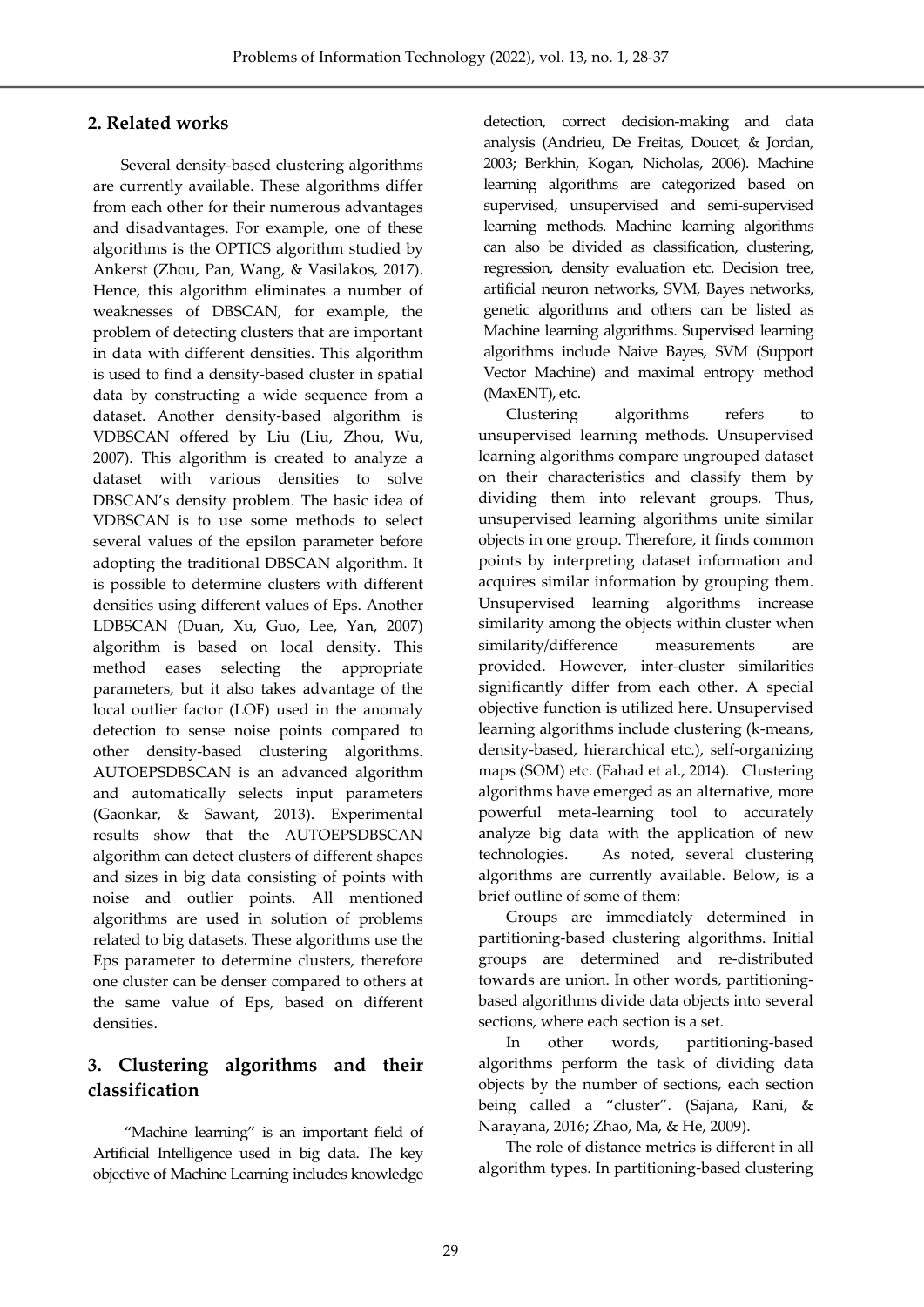methods, the template points selected in different iterations of the distance metric can be actual points, such as the centroid of the cluster (if no data are available).

Hierarchical clustering algorithms are developed to overcome some of the shortcomings associated with partitioning-based clustering methods. Obviously, partitioningbased clustering algorithms generally store a user-defined K parameter to reach quality clusters, and this algorithm is uncertain. Hierarchical algorithms are developed to create an identifiable and accessible mechanism during clustering of data objects. (Chana, & Arora, 2014; Chandra, & Anuradha, 2011). This algorithm hierarchically organizes the data depending on the proximity degree. Proximity is reached in intermediate nodes. As the hierarchy continues, initial cluster is gradually divided into several groups. Hierarchical algorithms can be classified as agglomerative (a bottom-up approach: each observation begins in its own cluster and merges in pairs as it progresses toward the largey) or divisive (a top-down approach: all observations begin in one group and the divisions are recursive as the hierarchy descends) methods. The agglomerative method begins by taking a cluster on the bottom surface (which contains only one data object in the cluster) and continues to combine two clusters during each iteration to establish a bottom-up hierarchy of clusters. Hence, in order to cluster this way each cluster starts with one object and recursively combines two or more matching clusters. On the other hand, the separation method begins with all the data objects in a giant macro-cluster and is continuously divided into two groups, forming a cluster hierarchy from top to bottom. Specifically, in this method, clusters start from a single dataset as a single cluster and recursively divide the most appropriate cluster. The process continues until it reaches the stop criterion. (Karypis, Han, & Kumar, 1999) However, the hierarchical method has a significant drawback, as it cannot be reversed after a step is executed (merger or division).

### **4. Density-based clustering algorithms**

Many clustering algorithms are assumed to be originated from the probabilistic distribution of a

particular data type. This is especially relevant to Expectation Maximization (EM) and k-means clustering algorithms. According to this hypothesis, these algorithms form spherical sets and do not work well in datasets with convex forms of actual sets. Convex sets naturally occur in spatial data, i.e., in two- or three-dimensional spaces that are different from the real world. Spatial points may get a random shape due to restrictions imposed by geographical objects such as mountains and rivers. In this case, algorithms, such as k-means, will result in incorrect performance by splitting or merging real groups. This observation results in discovery of clusters with random shapes. There is a need for efficiency in gradually growing real datasets. Detection and elimination of noise and deviations is required during clustering of big datasets (Alguliyev, Aliguliyev, & Abdullayeva, 2019). A paradigm of density-based clustering algorithms is offered to meet all these requirements. Density-based clustering can be considered a non-parametric method since there is no hypothesis about the number of clusters or their distribution. Densitybased clusters are the dense areas in a data area separated by sparser areas. In addition, the density between the additional noise fields is considered to be lower than the density in any cluster. Due to their nature, dense fields in the data field can be of any shape (Dharni, & Bnasal, 2013; El-Sonbaty Y, Ismail, Farouk, 2004). Given an index structure supporting field queries, density-based clusters are calculated efficiently by performing the most field queries per dataset object. Sparse fields in the data field are considered as noise and do not pertain to any cluster. Note that there are some ideas in the literature about density-based clustering algorithms. First, non-dense points with less than k neighbors at r distance are removed. Second, a single connection method is used to cluster the remaining points. Finally, according to some criteria, non-dense points are determined in one of the clusters. The relationship between densitybased clustering and mean-shift clustering paradigms can also be noted. When creating a density-based clustering algorithm, several key questions arise (Parimala, Lopez, & Senthilkumar, 2011):

- How to evaluate the density?
- How to establish the connection?
- Which data structures support efficient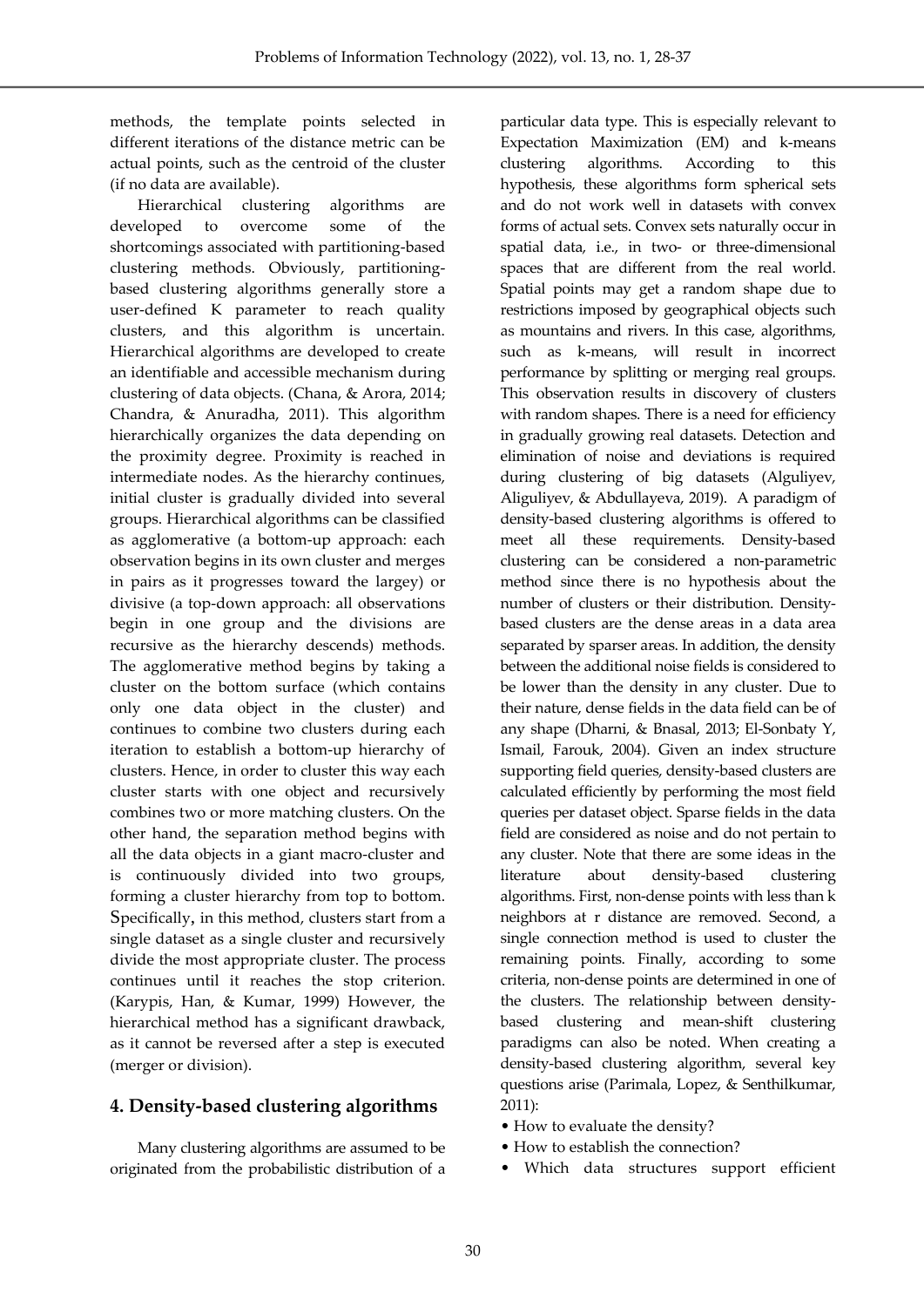implementation of the algorithm?

Next chapter presents density-based clustering algorithms and discusses the ways to answer these questions.

### *4.1. DBSCAN algorithm*

DBSCAN (Density-Based Spatial Clustering of Applications with Noise) is a clustering algorithm proposed by Martin Ester, Hans-Peter Kriegel, Jörg Sander and Xiaovei Xu in 1996 (Ester, Kriegel, Sander, & Xu, 1996). This algorithm is a non-parametric algorithm forming the density-based cluster: providing a set of some spatial points, it brings together closely located points (points with close neighbors), but marks the single points in lowdensity (sparse) areas (the nearest neighbors are very far) as outlier points. DBSCAN is one of the most referred algorithms in scientific literature (Cassisi et al., 2013).

The DBSCAN algorithm evaluates the density by calculating the number of points in a neighborhood of constant radius, and if any two points are in each other's neighborhood, it considers these points being connected to each other. Two main parameters of DBSCAN algorithm are available:  $Eps$  (Epsilon) - the distance defining the neighborhoods. Two points are considered neighbors when the distance between those two points is less than or equal to Eps (Rahmah, & Sitanggang, 2016).

MinPts (Minimum Points) is the number of minimum data points to define a cluster. Based on these two parameters, the density-based clustering algorithm divides the points into three different types of points:

• core points, i.e., points located in close proximity  $(|NEps(p)| \geq MinPts)$ ; if Eps in the neighborhood radius consists of at least point, i.e., density in the neighborhood must surpass a certain limit, this point is called a *core point*.

• border points, i.e., points belonging to any cluster, but not in close proximity; If a point can be reached from the base point and there are fewer points in the surrounding area than the MinPts point, this point is called a *border point*.

• noise points do not belong to any cluster; if one point is not a primary point and cannot be reached from any point, then it is evaluated as a *noise point*. (Moreira, Santos, & Carneiro, 2005).

### *4.2. Analysis of DBSCAN algorithm*

Let's suppose a dataset consisting of D data points is given. Assume that there is a distance  $dist(p, q)$  function for paired points. Eps neighborhood of a  $p$  point denoted by  $N E p s(p)$ is defined as  $N E p s(p) = \{ q \in D | dist(p, q) \le$  $Eps$ .

Definition 1. If  $(1) p \in NEps(q)$  and (2)  $|NEps(q)| \geq MinPts$ , then point p is directly *density-reachable point* from  $q$ , based on *Eps* and MinPts parameters.

Definition 2. In  $p_1, \ldots, p_n$ ,  $p_1 = q$ ,  $p_n = p$  point sequence, as point  $p_{i+1}$  is directly densityreachable from point  $p_i$ , point  $p$  is *density* – *reachable point* from point q based on *Eps* and MinPts parameters. Reachable density is a direct canonic extension of the directly densityreachable point. As this connection is not transient, another connection is applied.

Definition 3. If based on Eps və MinPts paremeters, point  $o$  is a densityreachable point from both  $p$  and  $q$  points, then based on those parameters point is *densityconnected* point from point q. This connection is depicted in Figure 1. Hence, if point  $q$  is densityreachable point, however, point  $q$  is not density-reachable from point  $p$ , then points  $a$ and  $c$  are density-connected points from point  $b$ . Intuitively, density-connected set of points is the maximum of density-reachable points (Sharma, Sharma, & Soni, 2017).

Formally, based on  $Eps$  and  $MinPts$ parameters, cluster  $C$  is a non-empty subset of  $D$ that meets following conditions.

1. For  $\forall p, q$ , if  $p \in C$  and based on Eps and MinPts parameters, if point  $q$  is density-reachable from point  $p$ , then  $q \in$ (maximum).

2. For ∀  $p, q \in \mathbb{C}$ , point  $q$  is density-connected to point  $p$  based on  $Eps$  and  $MinPts$  parameters.

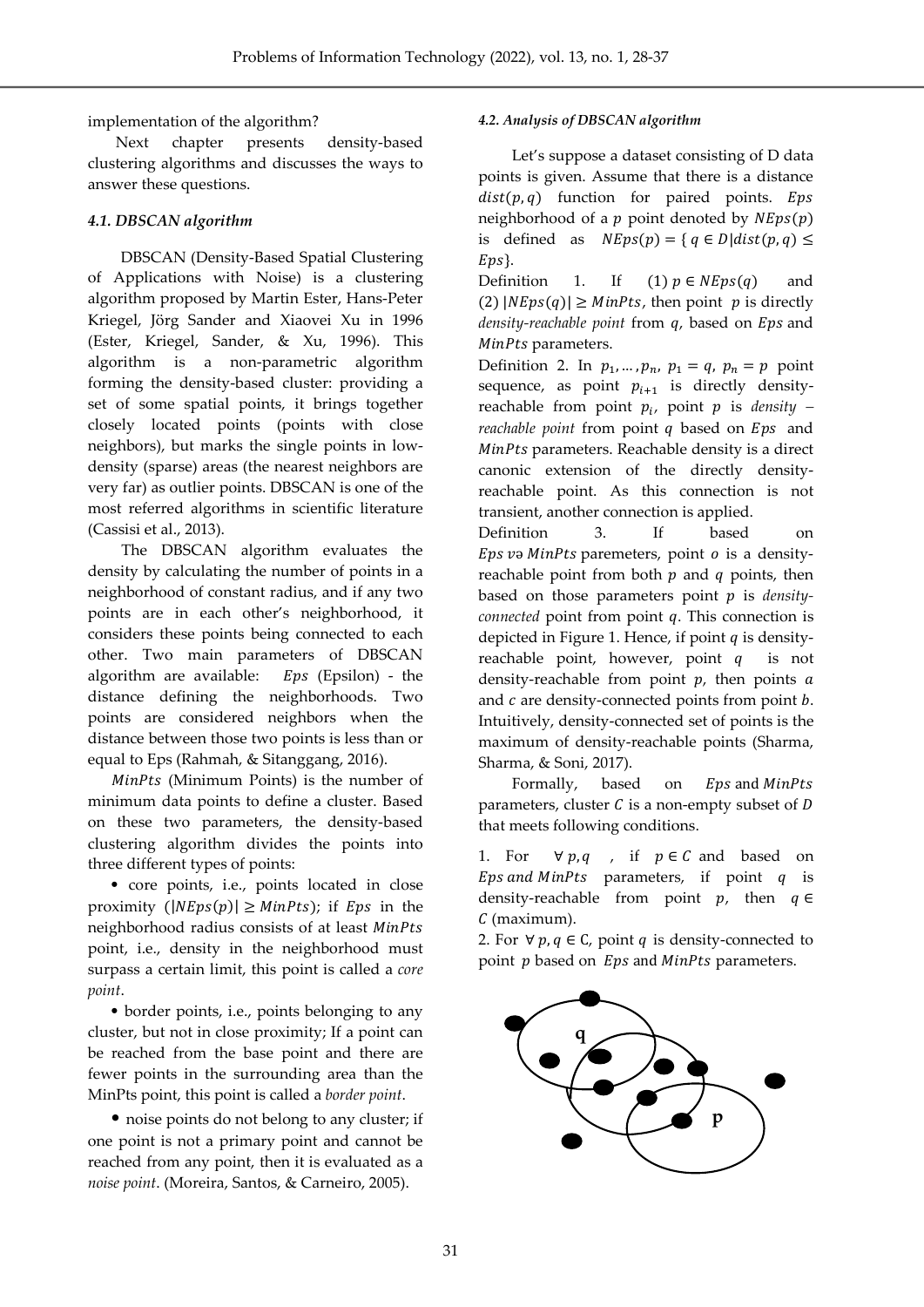

**Figure 1.** Density-reachable and densityconnected points

Let's suppose  $C_1$ , ...,  $C_k$  are the clusters of D dataset based on Eps and MinPts parameters. Any noise point that does not belong to any  $C_i$ cluster in  $D$  dataset is defined as  $ise =$  ${p \in D | p \notin C_i \forall i}$ 

For example, in Figure 1, the points,  $q$  and  $b$ are central points, while points  $p$ ,  $a$  və  $c$  are border points.

Density-based clustering algorithms have two important features allowing effective calculations. Suppose that point  $p$  is the central point of  $D$  and all  $p$  points included into  $O$  set pulled from  $D$  are density-reachable based on  $Eps$  and  $MinPts$  parameters.  $0$  set is a cluster according to *Eps and MinPts* parameters. Assume that  $C$  is a cluster included in  $D$ . All points of  $C$  are density-reachable points from the central points of this cluster. Therefore, cluster  $C$ consists of all density-reachable points from any central point of this cluster. Thus, in accordance with  $Eps$  and  $MinPts$  parameters, cluster  $C$  is uniquely defined with one of any central points. This forms the basis of the DBSCAN algorithm (Shah, 2012).

To find a cluster, DBSCAN algorithm starts with a  $p$  point included in an arbitrary dataset. In accordance with  $Eps$  and  $MinPts$  parameters, all density-reachable points are taken from  $p$ , if necessary, field queries for  $p$  are initially performed to find direct or indirect neighbors of  $p$ . If  $p$  is a central point, this process creates a cluster based on  $Eps$  and  $MinPts$  parameters. If  $p$  is not a central point, and there is no densityreachable point from  $p$ , then DBSCAN defines the point  $p$  as noise point and the same process is applied for following points in the dataset. If  $p$ is in fact the border point of any cluster  $C$ , then

all density-reachable points from any center point  $C$  are grouped together and then assigned to cluster  $C$ . Algorithm is finalized after clustering all points and detecting all noise points (Xiong, Chen, Zhang, & Zhang, 2012).

Standard DBSCAN applications are applied in spatial indexes, such as  $R - tree$  or  $X - tree$ that efficiently support field inquiries of a point located closely to  $Eps$ . In worst case scenario, DBSCAN dataset perfoms field inquiry based on dataset point. For DBSCAN, this causes  $O(nlog n)$  performance complexity, here,  $n -$  is the number of dataset points. Unfortunately, spatial indexes do not provide good results for big data, i.e., field inquiries performance is deteriorated from  $O(n \log n)$  to  $O(n)$  and DBSCAN performance complexity becomes  $O(n^2)$  for data. On the other hand, if there is a grid-based data structure supporting  $0(1)$  field inquiries, then DBSCAN performance complexity is reduced to  $O(n)$ . Note that  $O(nlog n)$  performance complexity can be enlarged for big dataset. (Kroger, Kriegel, & Kailing, 2004).

The primary idea of density-based clustering can be generalized in several ways. First, as long as the neighborhood definition is based on a symmetrical and re-existing predicate  $NPred(p, q)$ , any neighborhood concept can be used instead of distance-based Eps n neighborhood. If  $p$  is the neighborhood point of  $N$ , then the set of all  $q$  points is defined as  $NPred(p, q)$ . Second, instead of counting the elements in only one neighborhood, in order to determine whether  $N$  is dense in the neighborhood, we can use general  $MinWeight(N)$  predicate, if  $MinWeight$  is monotonous in  $N$ . Finally, not only points, but also polygons distributed in the space can be clustered. The GDBSCAN algorithm for finding clusters based on generalized density is a simple modification of the DBSCAN algorithm (Kaufman, & Rousseeuw, 1990).

*Stages of DBSCAN algorithm:* performance process of DBSCAN algorithm can be interpreted as follows:

Algorithm starts at an arbitrary point and neighborhood information is obtained from  $\varepsilon(Eps)$  parameter. If this point is located in  $\varepsilon$ neighborhood of MinPts parameters, then it forms a cluster. Otherwise, this point is marked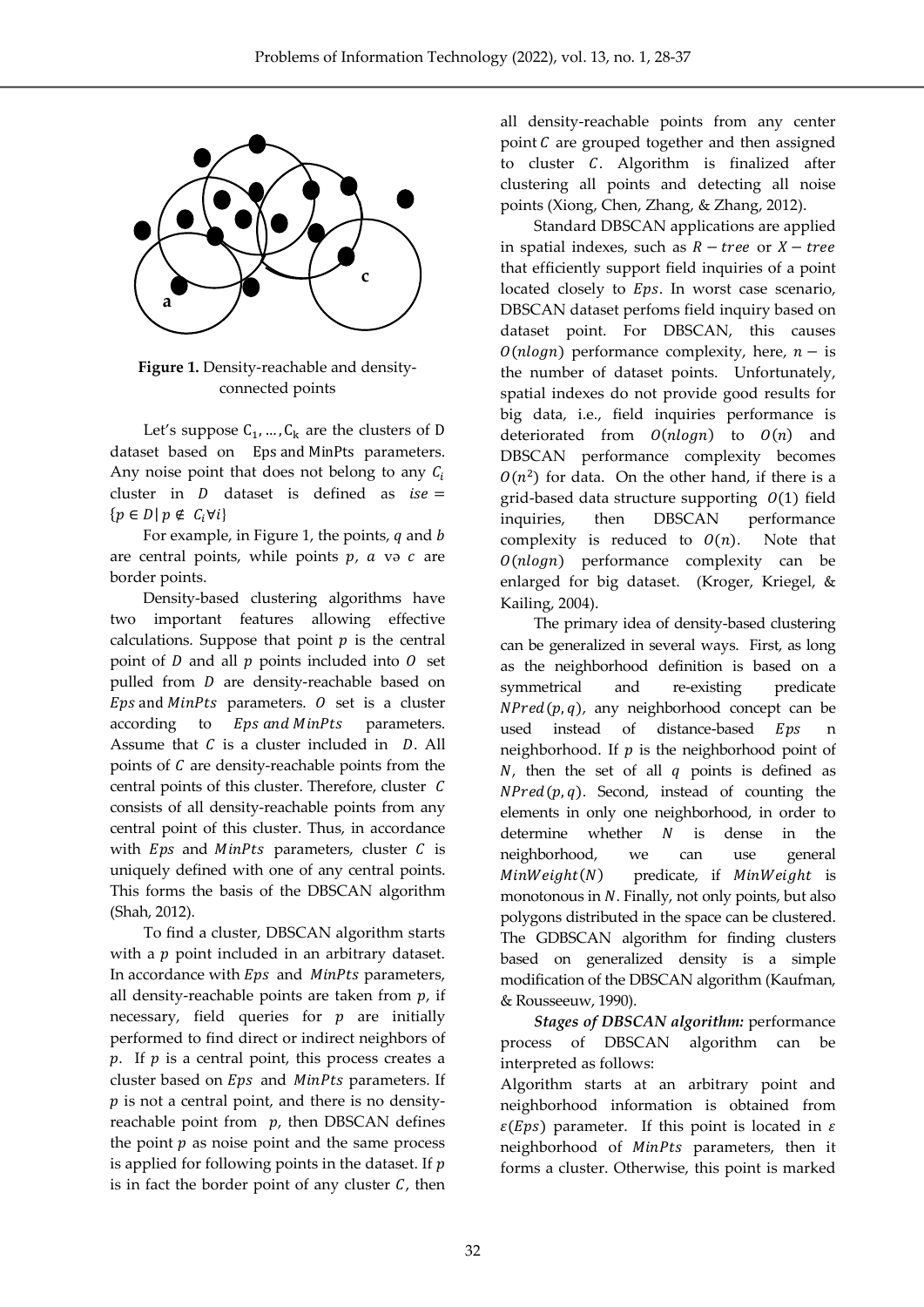as a noise point. This point can later be located in  $\varepsilon$  neighborhood of a different point and therefore, becomes a part of a cluster. Here, the notion of density-reachable and densityconnected points is important. If a point is found to be main, then the points in the  $\varepsilon$ neighborhood can be considered a cluster. Hence, if all points discovered within  $\varepsilon$ neighborhood are foremost, then these points are included along with points located in the neighboring areas. Abovementioned process continues until density-connected cluster is completely discovered. Process is restarted with a new point that can be part of a new cluster or marked as a noise point.

### **5. Experiments**

For the analysis of the DBSCAN algorithm, input parameters are initially entered as shown below.

a) Dataset input

Here, different datasets are used. Most datasets pertain to categorized attributes. Note that most of the dataset was obtained from UCI Machine Learning Repository and Kaggle websites.

[\(https://archive.ics.uci.edu/ml/datasets.php,](https://archive.ics.uci.edu/ml/datasets.php) https://www.kaggle.com/).

b) Tool used (Python)

After reading the dataset, the next step is the Python programming language used to run all of these datasets. (Python - a high-level programming language with interpretive, object-oriented, dynamic semantics.)

c) application of DBSCAN algorithm

One of the important steps of this algorithm is to apply the DBSCAN algorithm to that dataset after entering the entire dataset in the Python programming language.

d) Calculation of parameters

Before applying the DBSCAN algorithm to a dataset, the value of the parameters must be configured to provide a relatively different result from the standard value of the parameter used. Proper selection of parameter values is an important issue of the DBSCAN algorithm.

e) Obtaining results

At this stage, effectiveness of the algorithm is evaluated and the clusters formed using Eps and MinPts parameters, erraneously clustered

cases, time calculation and noise points are analysed.

f) Visualization

After obtaining results, different datasets are visualized using graphic images.



**Figure 2**. Structure of the applied algorithm

Different types of datasets are used to evaluate the effectiveness of the improved DBSCAN algorithm. The DBSCAN algorithm is applied to all datasets and the datasets are developed in the Python programming language. The description of the datasets used is as shown in Table 1.

**Table 1**. Dataset characteristics

| <b>Title</b> | Number of | Number of  | Applicatio      |  |
|--------------|-----------|------------|-----------------|--|
|              | points    | attributes | n field         |  |
| Mall         | 200       | 5          | <b>Business</b> |  |
| Customer     |           |            |                 |  |
| Wholesale    | 440       | 36         | Business        |  |
| Loan         | 614       | 16         | Social          |  |
| Live         | 7050      | 16         | <b>Business</b> |  |
| Churn        | 10000     | 14         | Social          |  |
| Online       | 12330     | 18         | <b>Business</b> |  |
| Shoppers     |           |            |                 |  |
| Adult        | 48842     | 15         | Census          |  |
|              |           |            | Bureau          |  |
| Bank –       | 45211     | 17         | Finance         |  |
| marketing    |           |            |                 |  |
| Diabetic     | 101766    | 50         | Medicine        |  |

As noted, Eps and MinPts parameters must be selected correctly in order to obtain "quality" results from DBSCAN algorithm. First, a correlation coefficient is calculated between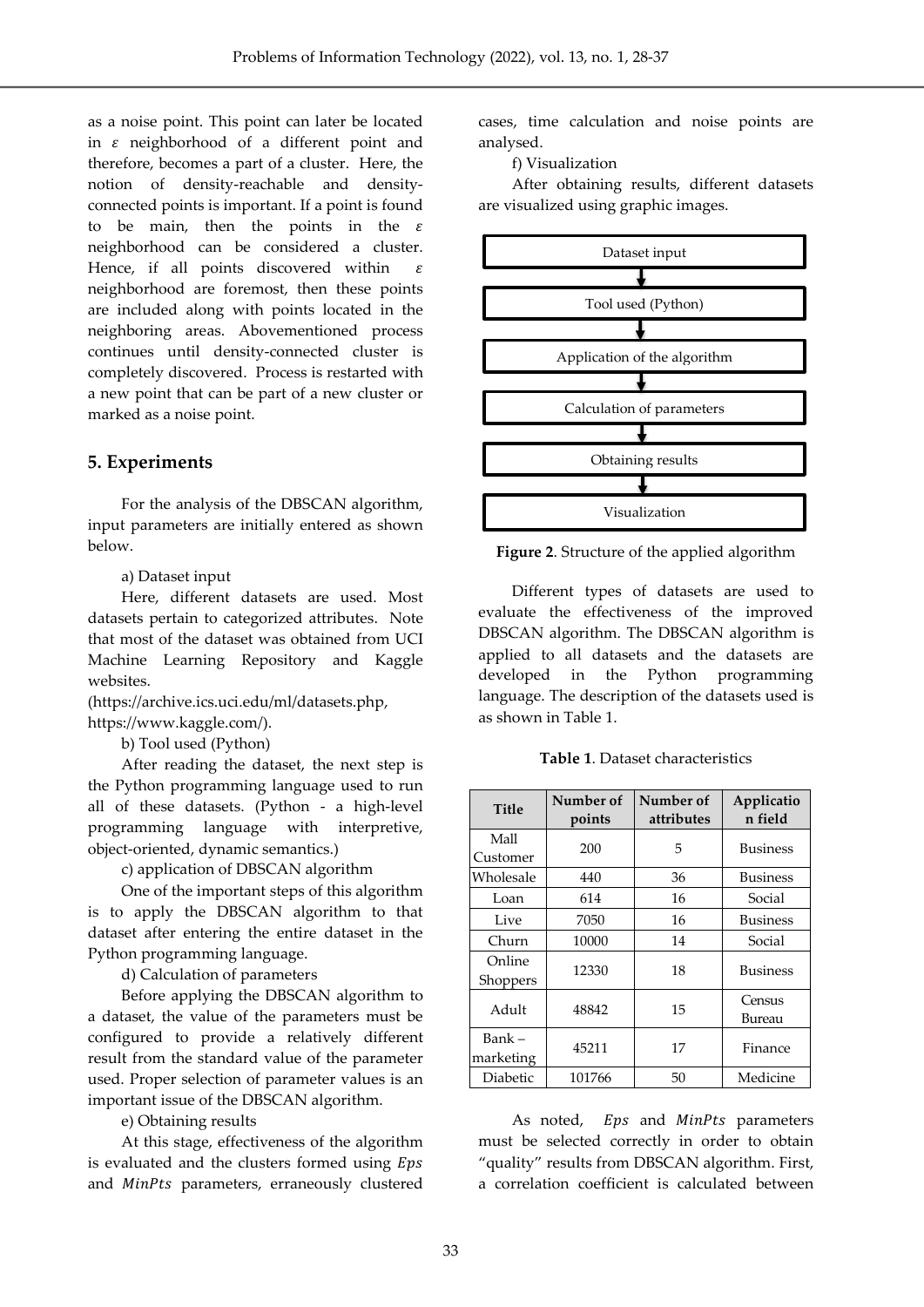the attributes in the dataset. A graph is constructed between the two attributes with strongest correlations.  $k - NN$  ( $k -$  nearest neighbors) method is used to determine the optimal value of  $Eps$  parameter. In  $k - NN$ template recognition,  $k -$  nearest neighbors algorithm is a non-parametric method used for classification, regression and clustering (Figure 3). The  $MinPts$  parameter is set to 5 by default, and then all the points around this value are checked and several evaluation indices are used to analyze the results of the experiment.

Silhouette score, Davies-Bouldin index (1), the Purity index (2), adjusted Rand index (3), and the Homogeneity index are used to evaluate the results of the experiment. Moreover, although the study found the optimal  $Eps$  value using  $k - NN$ , all points defined around the *Eps* parameter in order to find a good cluster are checked.

Note that the silhouette coefficient calculates the points within a cluster and the distance between the nearest clusters. For example, a cluster with many data points close to each other (high density) will have a higher silhouette coefficient than those of clusters located at a distance from each other. The Silhouette coefficient varies from -1 to 1. -1 is the worst possible value, and 1 is the best maximum value. When the Silhouette coefficient equals to 0, overlapping clusters are proposed.

Davies-Bouldin index is defined as the average size of each cluster with the most similar cluster. The similarity here is the ratio of the distances within the cluster to the distances between the clusters. Therefore, better results will be obtained on farther located clusters. Minimum value of this index is zero and low values of the indexes are considered to be better for clustering.

Davies-Bouldin index is calculated as follows:

$$
DB = \frac{1}{n} \sum_{i=1}^{n} \underbrace{max}_{j \neq i} \left( \frac{\sigma_i + \sigma_j}{d(c_i, c_j)} \right), \tag{1}
$$

Here,  $n -$  is the number of clusters,  $c_i$  – center of  $i^{\text{th}}$  cluster,  $\sigma_i$  – an average distance of cluster  $i$  with  $c_i$  center and the distance between  $d(c_i, c_j)$   $c_i$  and  $c_j$  centroids.

Formula (2) is used to calculate the Purity index:

$$
Purity = \frac{1}{n} \sum_{i=1}^{k} max_j |C_i \cap A_j|, \qquad (2)
$$

Here,  $n -$  is the number of objects,  $k -$  number of clusters,  $C_i - i$ <sup>th</sup> cluster,  $A_j - j$ <sup>th</sup> class. The higher the value of the Purity index, the more effective the algorithm.

Let's review the  $n$  set of objects in  $S =$  ${0, 0_2$ form. Suppose that  $U =$  $\{u_1, u_2, ..., u_R\}$  and  $V = \{v_1, v_2, ..., v_C\}$  are two different subsets of set *S*. Then, for  $1 \le i \ne i' \le$ R and  $1 \le j \ne j' \le C$ , it is  $\bigcup_{i=1}^{R} u_i = S =$  $\bigcup_{j=1}^{C} v_j$ ;  $u_i \cap u_i = \emptyset = v_j \cap v_j$ . Suppose that  $n_{ij}$ demonstrates the general number of objects in classes  $u_i$  and  $v_j$ . The Rand Index (Hubert, & Arabie, 1985;) is based on how the object pairs of matching dimensions between  $U$  and  $V$  are categorized in the  $R \times C$ -sized random data table.

| <b>Database</b>                | Eps  | Min<br>Pts     | <b>ARI</b> | <b>Silhouette</b><br>score | Purity | Homo-<br>genicity | Davies-<br><b>Bouldin</b> index |
|--------------------------------|------|----------------|------------|----------------------------|--------|-------------------|---------------------------------|
|                                | 0.04 | 5              | 0.046      | 0.046                      | ---    | $---$             | 4.54                            |
|                                | 0.05 | $\overline{2}$ | 0.049      | 0.146                      | ---    | $- - -$           | 2.90                            |
|                                | 0.06 | 5              | 0.048      | 0.181                      | ---    | $- - -$           | 3.19                            |
| <b>Mall Customer</b>           | 0.04 | $\overline{4}$ | 0.052      | 0.062                      | ---    | $- - -$           | 2.95                            |
| $(200 \times 5)$               | 0.04 | 3              | 0.047      | 0.088                      | ---    | ---               | 1.85                            |
| Wholesale<br>$(440 \times 36)$ | 0.04 | 5              | 0.022      | 0.441                      | ---    | $---$             | 0.77                            |
|                                | 0.05 | 5              | 0.002      | 0.745                      | ---    | ---               | 0.72                            |
|                                | 0.03 | 5              | 0.003      | 0.670                      | ---    | $- - -$           | 0.87                            |
|                                | 0.04 | $\overline{4}$ | 0.019      | 0.724                      | ---    | $- - -$           | 0.78                            |
|                                | 0.04 | 6              | 0.006      | 0.702                      | ---    | $- - -$           | 0.85                            |
| Loan<br>$(614 \times 16)$      | 0.07 | 5              | 0.001      | 0.699                      | 0.68   | 0.84              | 1.47                            |
|                                | 0.03 | 5              | 0.001      | 0.554                      | 0.68   | 0.74              | 1.47                            |
|                                | 0.05 | $\overline{4}$ | $-0.002$   | 0.473                      | 0.68   | 0.78              | 0.70                            |
|                                | 0.05 | 5              | $-0.003$   | 0.452                      | 0.68   | 0.84              | 0.72                            |
|                                | 0.05 | 6              | $-0.001$   | 0.725                      | 0.68   | 0.68              | 1.00                            |
| Live                           | 0.02 | 5              | 0.021      | 0.719                      | 0.62   | 0.90              | 2.36                            |

#### **Table 2.** Experiment results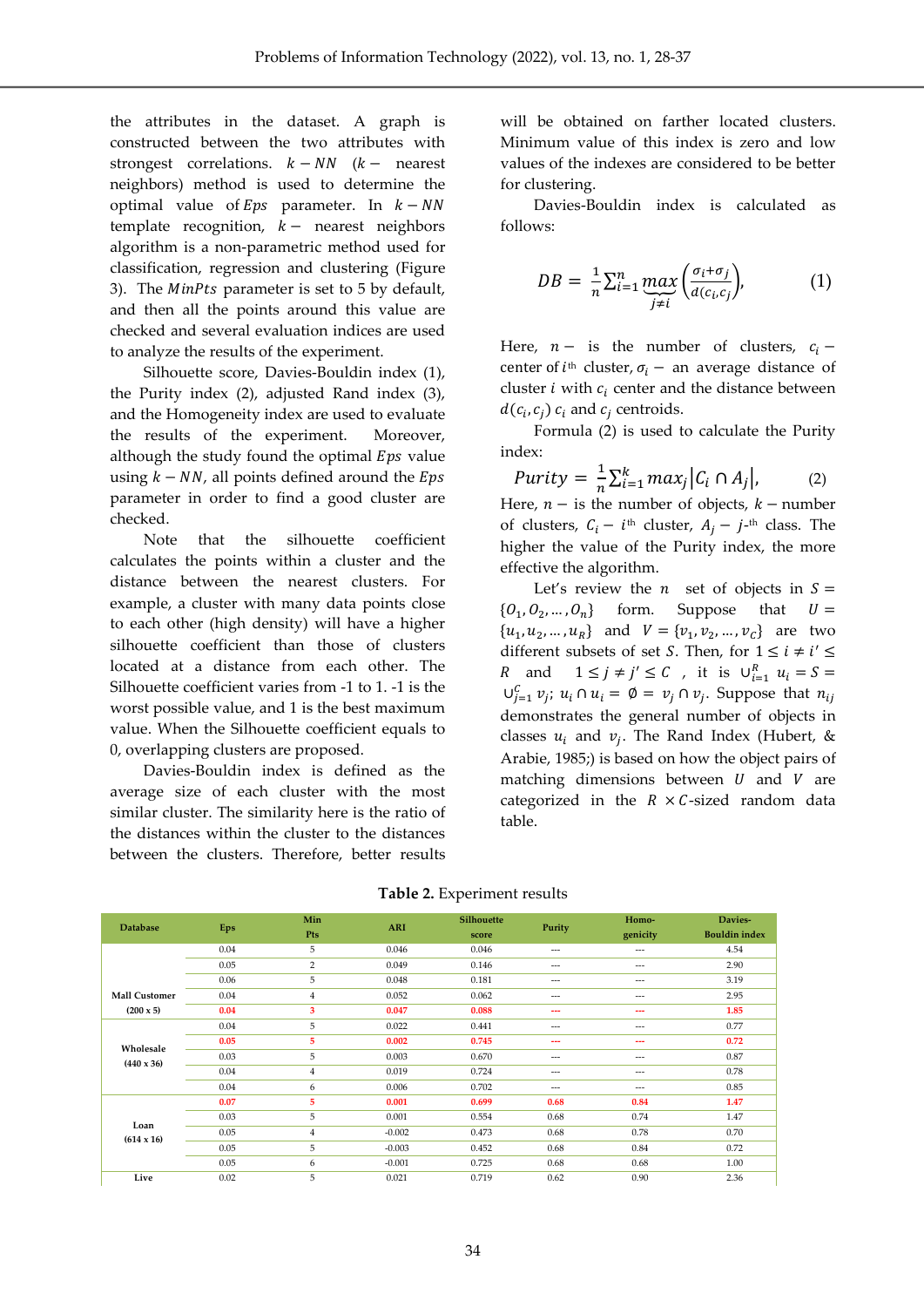| $(7050 \times 16)$                               | 0.02  | 9              | 0.022    | 0.720    | 0.62 | 0.80  | 1.96  |
|--------------------------------------------------|-------|----------------|----------|----------|------|-------|-------|
|                                                  | 0.02  | $\overline{7}$ | 0.021    | 0.719    | 0.62 | 0.80  | 1.78  |
|                                                  | 0.03  | $\overline{7}$ | 0.021    | 0.671    | 0.62 | 0.92  | 1.74  |
|                                                  | 0.01  | $\overline{7}$ | 0.036    | 0.697    | 0.62 | 0.72  | 0.93  |
|                                                  | 0.01  | 10             | 0.019    | $-0.238$ | 0.79 | 0.74  | 2.34  |
| Churn                                            | 0.02  | 10             | $-0.007$ | $-0.311$ | 0.79 | 0.86  | 5.75  |
| (10000 x14)                                      | 0.03  | 10             | $-0.013$ | 0.162    | 0.79 | 0.76  | 28.50 |
|                                                  | 0.02  | 8              | $-0.006$ | $-0.268$ | 0.79 | 0.82  | 7.68  |
|                                                  | 0.02  | 12             | $-0.005$ | $-0.278$ | 0.79 | 0.81  | 6.75  |
|                                                  | 0.01  | 10             | $-0.068$ | 0.578    | 0.85 | 0.961 | 1.043 |
| Online<br><b>Shoppers</b><br>$(12330 \times 18)$ | 0.01  | 14             | $-0.073$ | 0.705    | 0.85 | 0.969 | 1.058 |
|                                                  | 0.01  | $\,$ 8 $\,$    | $-0.068$ | 0.583    | 0.85 | 0.965 | 1.412 |
|                                                  | 0.02  | 10             | $-0.056$ | 0.787    | 0.85 | 0.967 | 1.045 |
|                                                  | 0.009 | 10             | $-0.072$ | 0.574    | 0.85 | 0.964 | 1.099 |
| Adult<br>$(48842 \times 15)$                     | 0.02  | 10             | 0.0      | 0.631    | 1.0  | 1.0   | 0.988 |
|                                                  | 0.03  | 10             | 0.0      | 0.607    | 1.0  | 1.0   | 0.804 |
|                                                  | 0.01  | 10             | 0.0      | 0.608    | 1.0  | 1.0   | 1.336 |
|                                                  | 0.01  | $\overline{7}$ | 0.0      | 0.580    | 1.0  | 1.0   | 1.411 |
|                                                  | 0.01  | 12             | 0.0      | 0.624    | 1.0  | 1.0   | 1.434 |
| Bank                                             | 0.02  | 12             | 0.011    | 0.84     | 0.88 | 0.88  | 1.05  |
|                                                  | 0.02  | 10             | 0.009    | 0.84     | 0.88 | 0.88  | 1.06  |
| marketing<br>$(45211 \times 17)$                 | 0.03  | 10             | 0.005    | 0.83     | 0.88 | 0.94  | 1.20  |
|                                                  | 0.01  | 10             | 0.025    | 0.70     | 0.88 | 0.94  | 1.07  |
|                                                  | 0.02  | 8              | 0.008    | 0.70     | 0.88 | 0.81  | 1.90  |
| Diabetic<br>$(101766 \times 50)$                 | 0.02  | 12             | 0.0      | 0.10     | 1.0  | 1.0   | 1.63  |
|                                                  | 0.03  | 12             | 0.0      | 0.31     | 1.0  | 1.0   | 0.99  |
|                                                  | 0.02  | 14             | 0.0      | 0.01     | 1.0  | 1.0   | 1.88  |
|                                                  | 0.01  | 12             | 0.0      | $-0.50$  | 1.0  | 1.0   | 1.58  |
|                                                  | 0.02  | 10             | 0.0      | 0.02     | 1.0  | 1.0   | 1.05  |

In particular, there are four different types defined among  $\binom{n}{2}$  $\binom{1}{2}$  pairs:

1. objects in the pair are placed in the same class in  $U$  and  $V$ ;

2. objects in the pair are placed in different classes in  $U$  and  $V$ ;

3. objects in the pair are placed in different classes in  $U$  and same classes in  $V$ ;

4. objects in the pair are placed in the same class in  $U$  and different classes in  $V$ ;

Typically, the first and second types express the correspondence between the objects in a pair, and the third and fourth types express the discrepancy between objects in a pair. Obviously, if demonstrates the overall number of correspondences and  $D$  demonstrates the overall number of discrepancies, then  $A + D =$  $\binom{n}{2}$  $\binom{n}{2}$ .

Thus,

$$
A = {n \choose 2} + \sum_{i=1}^{R} \sum_{j=1}^{C} n_{ij}^{2} - \frac{1}{2} \left( \sum_{i=1}^{R} n_{i}^{2} + \sum_{j=1}^{C} n_{j}^{2} \right) = {n \choose 2} + 2 \sum_{i=1}^{R} \sum_{j=1}^{C} {n_{ij}^{ij} \choose 2} - \left( \sum_{i=1}^{R} {n_{i} \choose 2} + \sum_{j=1}^{C} {n_{j} \choose 2} \right).
$$
 (3)

Table 2 below provides a detailed description of the data and parameters after application of all abovementioned to various datasets. The following experiments describe the initial clustering for different datasets, the final

evaluation using the  $k - NN$  method and the DBSCAN algorithm.



**Figure 3.** Finding optimal value of epsilon using  $k$ -NN

Based on the figure, note that the optimal value of the Eps parameter is found by applying the k-NN method. The value of the MinPts parameter is considered to be less than 6 when the dataset is small, and 7 and higher when the dataset is large. Evaluations are made using metrics based on the values of the parameters found. To obtain more efficient cluster, the values of these parameters are changed by increasing or decreasing the values set by a few units. Note that the minimum value of the Davies-Bouldin index used for evaluation, and the maximum value of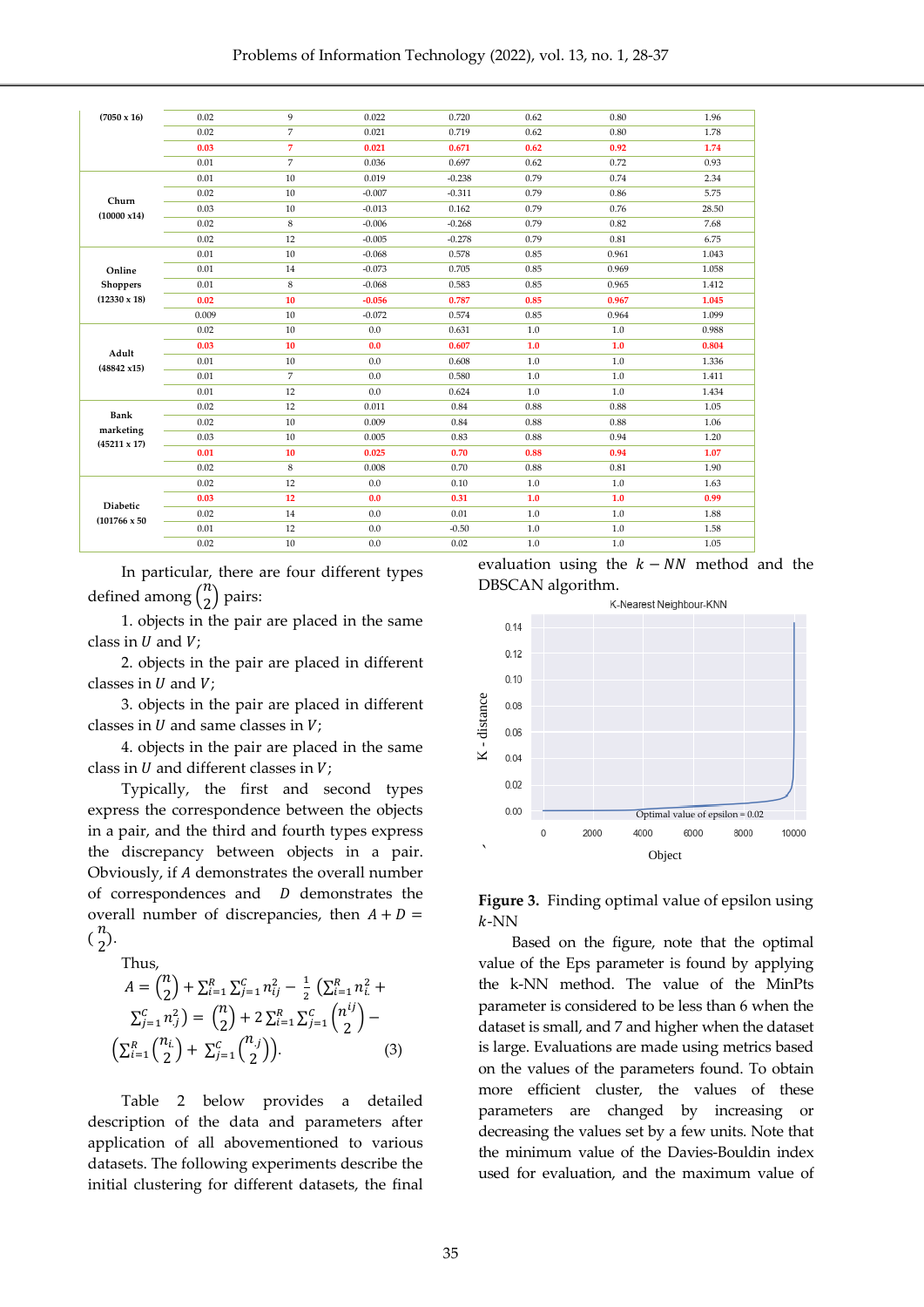the Homogeneity and Purity index indicate better performance. Table 2 creates the clusters mainly for the categorized data according to the Homogeneity index, and for uncategorized data (the first two datasets) according to the Davies-Bouldin index. If the Homogeneity or Purity index in the categorized data are the same in all cases, then here, a cluster is also created, taking into account the Davies-Bouldin index.

### **Conclusion**

This article studied the concept of big data and theoretically and comparatively analyzed the clustering algorithms for big data clustering. The density-based DBSCAN algorithm was applied to analyze big data and accurately detect noise points; its practical significance for big data was determined. Various metrics (Silhouette score, Adjusted Rand index, Purity index and Homogeneity index, etc.) were used to increase the efficiency during evaluation of the DBSCAN algorithm. According to the results of the experiments, the DBSCAN algorithm demonstrated high perfomrance for various indices. As mentioned, although the algorithm is sensitive to the selection of two main parameters ( $Eps$ ,  $MinPts$ ), the study yielded quality clusters. Consequently, proposed method yielded more effective performance in detecting noise points in comparison with the traditional DBSCAN algorithm.

#### **References**

Alguliyev, R. M., Aliguliyev, R. M., & Sukhostat, L. V. (2019). Efficient algorithm for big data clustering on single machine. CAAI Transactions on Intelligence Technology, *5*(1), 9-14.

<https://doi.org/10.1049/trit.2019.0048>

- Alguliyev R.M., Aliguliyev R.M., Abdullayeva F.J. (2019). Privacy-preserving deep learning algorithm for big personal data analysis. Journal of Industrial Information Integration, 15, 1-14. <https://doi.org/10.1016/j.jii.2019.07.002>
- Alguliyev, R., Aliguliyev, R., & Sukhostat, L. (2017). Anomaly detection in Big databased on clustering. *Statistics, Optimization & Information Computing*, *5*(4), 325-340. <https://doi.org/10.19139/soic.v5i4.365>
- Alguliyev, R., & Imamverdiyev, Y. (2014). Big data: Big promises for information security. In *2014 IEEE* 8th International Conference on Application of Information and Communication Technologies (AICT) (pp. 1-4). IEEE. [10.1109/ICAICT.2014.7035946](https://doi.org/10.1109/ICAICT.2014.7035946)
- Alguliyev R., & Hajirahimova M. (2014). **"**BIG DATA" PHENOMENON: CHALLENGES AND OPPORTUNITIES. Problems of information technology, *5*(2), 3-16. https://jpit.az/en/journals/120
- Aliguliyev R., Hajirahimova M., & Aliyeva A. (2016). Current scientific and theoretical problems of Big data. Problems of information society, (2), 37-49 (in Azerbaijani). https://jpis.az/az/journals/138
- Andrieu, C., De Freitas, N., Doucet, A., & Jordan, M. I. (2003). An introduction to MCMC for machine learning. *Machine learning*, *50*(1), 5-43. <https://doi.org/10.1023/A:1020281327116>

Berkhin, P. (2006). A survey of clustering data mining techniques. In *Grouping multidimensional data* (pp. 25-71). Springer, Berlin, Heidelberg. https://doi.org/10.1007/3-540-28349-8\_2

Cassisi, C., Ferro, A., Giugno, R., Pigola, G., & Pulvirenti, A. (2013). Enhancing density-based clustering: Parameter reduction and outlier detection. *Information Systems*, *38*(3), 317-330.

<https://doi.org/10.1016/j.is.2012.09.001>

- Chana I.A., & Arora S. (2014). Survey of clustering techniques for big data analysis. 5th International Conference - Confluence the Next Generation Information Technology Summit, 59-65. 10.3233/JIFS-202503
- Chandra, E., & Anuradha, V. P. (2011). A survey on clustering algorithms for data in spatial database management systems. International Journal of Computer Applications, *24*(9), 19-26.
- Dharni, C., & Bnasal, M. (2013). An improvement of DBSCAN Algorithm to analyze cluster for large datasets. In 2013 IEEE international conference in MOOC, innovation and technology in education (MITE) (pp. 42- 46). IEEE. [10.1109/MITE.2013.6756302](https://doi.org/10.1109/MITE.2013.6756302)
- Duan, L., Xu, L., Guo, F., Lee, J., & Yan, B. (2007). A localdensity based spatial clustering algorithm with noise. Information systems, 32(7), 978-986. <https://doi.org/10.1016/j.is.2006.10.006>
- El-Sonbaty, Y., Ismail, M. A., & Farouk, M. (2004). An efficient density based clustering algorithm for large databases. In 16th IEEE international conference on tools with artificial intelligence (pp. 673-677). IEEE. [10.1109/ICTAI.2004.27](https://doi.org/10.1109/ICTAI.2004.27)
- Ester, M., Kriegel, H. P., Sander, J., & Xu, X. (1996). A density-based algorithm for discovering clusters in large spatial databases with noise. In kdd (Vol. 96, No. 34, pp. 226-231).
- Fahad, A., Alshatri, N., Tari, Z., Alamri, A., Khalil, I., Zomaya, A. Y., ... & Bouras, A. (2014). A survey of clustering algorithms for big data: Taxonomy and empirical analysis. IEEE transactions on emerging topics in computing, *2*(3), 267-279. [10.1109/TETC.2014.2330519](https://doi.org/10.1109/TETC.2014.2330519)
- Fakhraddingizi A. (2019). Fundamental issues of data security in big data technologies. Actual multidisciplinary scientific-practical problems of information security, V republic conference, 226-228. (in Azerbaijani).
- Gaonkar, M. N., & Sawant, K. (2013). AutoEpsDBSCAN: DBSCAN with Eps automatic for large dataset. International Journal on Advanced Computer Theory and Engineering, 2(2), 11-16. <https://archive.ics.uci.edu/ml/datasets.php> <https://www.kaggle.com/>